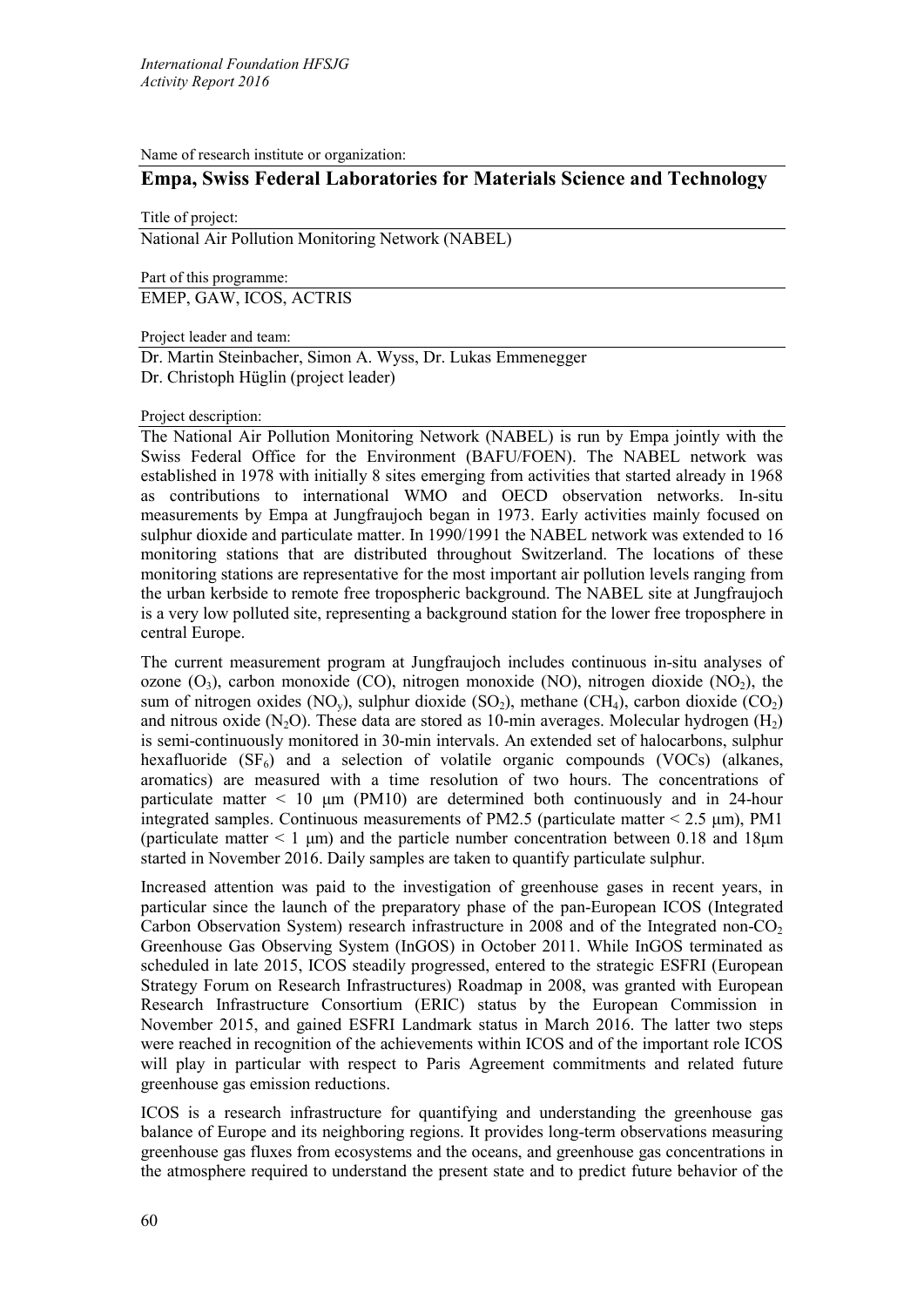global carbon cycle and greenhouse gas emissions. Taking advantage of maximum synergies, central facilities were established for sensor evaluation, development of processing algorithms, to support and harmonize the observations, for quality control and data analysis as well as to gather all data in a central database and to ease data dissemination. Switzerland is one of the 9 ICOS founding member and observer countries and contributes one ecosystem station, Davos, and one atmospheric station, Jungfraujoch, to the pan-European infrastructure. Partners of the ICOS-Switzerland consortium are ETH Zurich, the Swiss Federal Institute for Forest, Snow and Landscape Research WSL, the University of Bern, Empa, MeteoSwiss and the University of Basel. At Jungfraujoch, Empa is in charge of ICOS-compliant continuous in-situ greenhouse gas observations.

Network-wide reference gases are prepared, referenced to international scales and provided by the ICOS Central Analytical Laboratory in Jena, Germany. Greenhouse gas raw data with 3-second temporal resolution from Jungfraujoch are automatically sent once daily to the Atmospheric Thematic Centre (ATC) in Gif-sur-Yvette, France. There, all ICOS data are automatically processed in a standardized manner (see Hazan et al., 2016), diagnostic plots are routinely generated and operators of ICOS stations can access their data on the ATC server for visual inspection, manual flagging and for final approval (see Figure 1). The automatic processing also includes calibration and water vapor corrections and calculates 1 min and hourly aggregates.



*Figure 1. Screenshot of the quality control front-end at ATC (ATCQc). High-resolution (3 second) CO, CH4 and CO2 data are shown for May 11, 2016. A reference gas was measured between 7AM and 8AM. These data are automatically removed from the in-situ data set and are kept separately for quality assurance and quality control. First data after the reference gas measurement are flagged automatically (see red data) to account for signal stabilization after switching the sample source.* 

Final data are forwarded to the ICOS Carbon Portal for easy dissemination, usage tracking and elaborated data analysis. See Figure 2 for a schematic of the ICOS data flow.

ICOS implemented a stringent two-step evaluation process to assess the suitability of the station for the network as well as the instrumentation, performance and operation to ensure best possible quality and standardization throughout the infrastructure. Jungfraujoch was among the first three stations that passed step 1 in April 2016; the second step of the evaluation is currently in process. Assignment of the ICOS label is expected in spring 2017.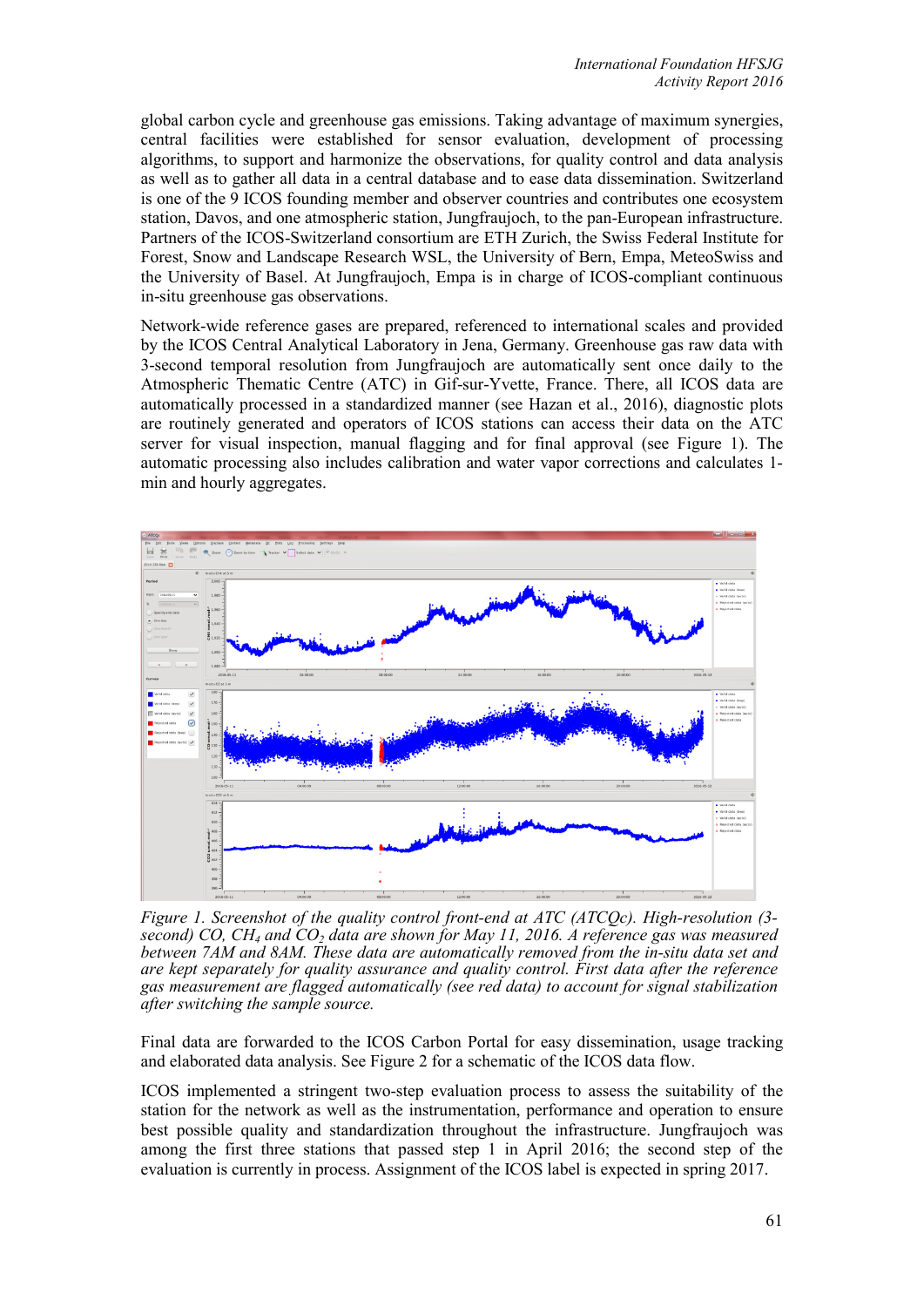

*Figure 2. Schematic of the data flow within ICOS, Figure is courtesy of ICOS Carbon Portal, https://www.icos-cp.eu/.* 

Figure 3 shows the time series of carbon dioxide, methane, nitrous oxide, and carbon monoxide at Jungfraujoch since summer 2013 when ICOS-CH – the Swiss contribution to this European effort – was launched after it was included in the Swiss Infrastructure Roadmap and entered in the Federal Council Dispatch on Education, Research and Innovation (ERI).



*Figure 3. Time series of hourly averages of carbon dioxide (CO<sub>2</sub>), nitrous oxide (N<sub>2</sub>O), methane (CH4), and carbon monoxide (CO) mole fractions at Jungfraujoch from July 2013 to August 2016. Different colors in the N2O panel refer to different instruments.*

Within this period, a Quantum Cascade Laser (QCL) infra-red spectrometer measuring nitrous oxide was purchased which replaced the gas chromatograph as master instrument in January 2015. An optimized calibration strategy and associated quality assurance/quality control procedures were designed which resulted in robust and reproducible results in addition to the superior precision of the spectrometer compared to previous state-of-the-art gas chromatography (GC) technique. For quality control purpose and to ensure a smooth transition and homogeneity of the full time series, the GC ran in parallel to the QCL for 18 months. The new instrumentation now also allows detecting short-term events such as stratospheric intrusions which could not be identified by the  $N_2O$  signal before (see May 2016). The  $CO<sub>2</sub>$  and  $CO$  time series show the characteristic seasonal patterns which are mostly driven by biospheric  $CO<sub>2</sub>$  uptake and  $CO$  removal through reaction with the hydroxyl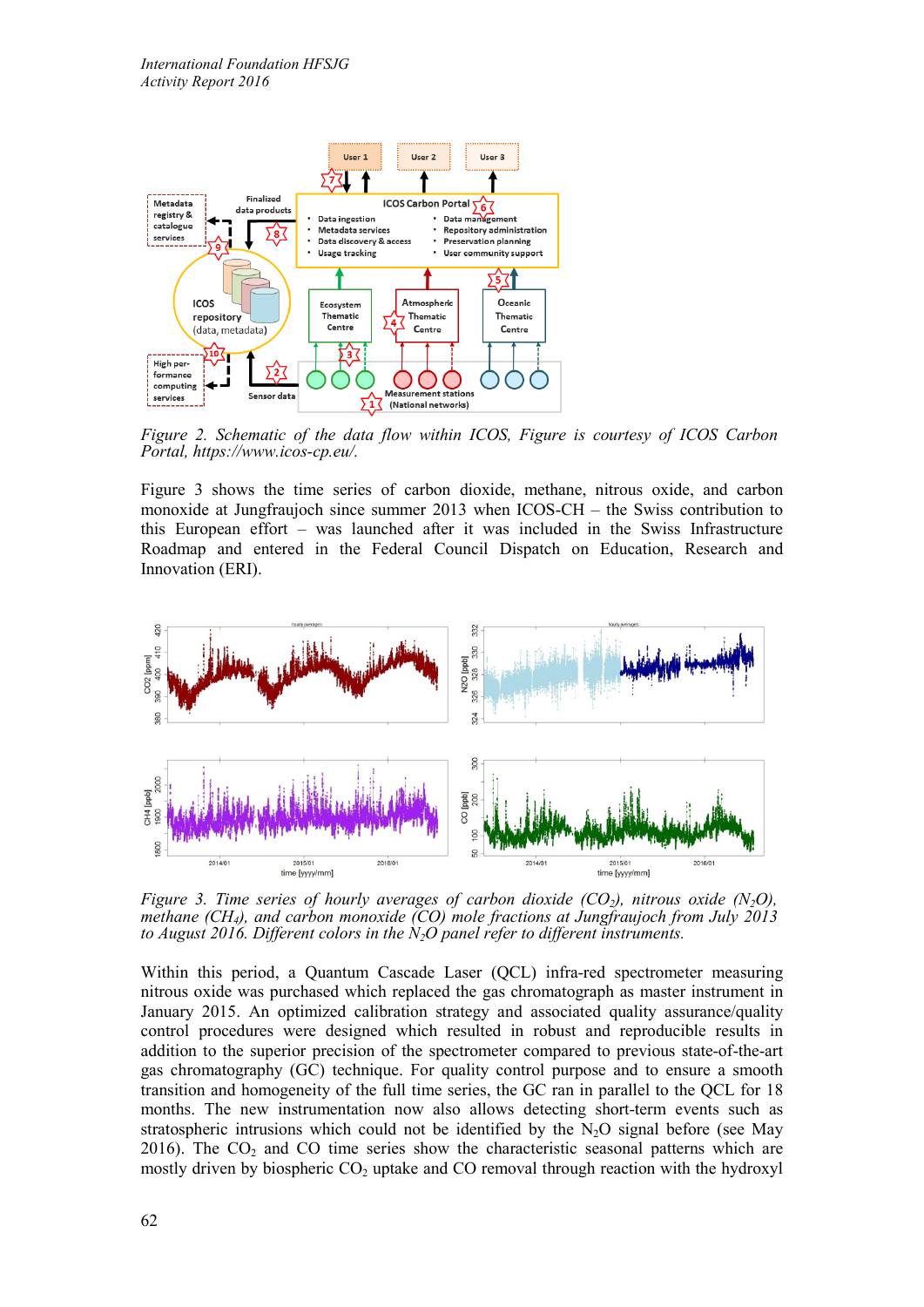radical in summer. The CH<sub>4</sub> mole fractions continue to rise as it is the case for approximately the last 10 years following a period of stable  $CH<sub>4</sub>$  levels during the first half of the last decade.

Further consolidation and elaboration of the ICOS related activities are foreseen under the European Commission Horizon 2020 project RINGO (Readiness of ICOS for Necessities of integrated Global Observations). A prolongation of funding of the ICOS-CH activities is currently under negotiation with ICOS-CH being also on the Swiss Roadmap for Research Infrastructures in view of the ERI Dispatch 2017-2020.

## References

Hazan, L., J. Tarniewicz, M. Ramonet, O. Laurent, A. Abbaris, Automatic processing of atmospheric CO<sub>2</sub> and CH4 mole fractions at the ICOS Atmosphere Thematic Centre, Atmospheric Measurement Techniques, 9, 4719– 4736, 2016.

### Key words:

Atmospheric chemistry, air quality, trace gases, long-term monitoring

Internet data bases:

http://empa.ch/web/s503/nabel

http://www.umwelt-schweiz.ch/buwal/de/fachgebiete/fg\_luft/luftbelastung/index.html

Collaborating partners/networks:

Bundesamt für Umwelt (BAFU) / Federal Office for the Environment (FOEN) Belgian Institute for Space Aeronomy, Brussels Institut d'Astrophysique et de Géophysique, Université de Liège Labor für Atmosphärenchemie, Paul Scherrer Institut MeteoSchweiz Climate and Environmental Physics, University of Bern GAW – Global Atmosphere Watch EMEP – European Monitoring and Evaluation Programme ICOS – Integrated Carbon Obervation System  $InGOS$  – Integrated non-CO<sub>2</sub> Greenhouse gas Observation System ACTRIS – Aerosol, Clouds, and Trace Gases Research Network

Scientific publications and public outreach 2016:

# **Refereed journal articles and their internet access**

Boose, Y., Z.A. Kanji, M. Kohn, B. Sierau, A. Zipori, I. Crawford, G. Lloyd, N. Bukowiecki, E. Herrmann, P. Kupiszewski, M. Steinbacher, U. Lohmann, Ice Nucleating Particle Measurements at 241 K during Winter Months at 3580 m MSL in the Swiss Alps, Journal of Atmospheric Sciences, **73**, 5, 2203-2228, doi: 10.1175/jas-d-15- 0236.1, 2016. http://dx.doi.org/10.1175/JAS-D-15-0236.1

Bukowiecki, N., E. Weingartner, M. Collaud Coen, P. Zieger, E. Herrmann, M. Gysel, M. Steinbacher, H.W. Gäggeler, U. Baltensperger, The essence from more than 20 years of aerosol observation at the high altitude research station Jungfraujoch, Switzerland (3580 m asl) – a review, Aerosol and Air Quality Research, **16**, 764- 788, doi: 10.4209/aaqr.2015.05.0305, 2016. http://dx.doi.org/10.4209/aaqr.2015.05.0305

Chambers, S.D., A.G. Williams, F. Conen, A.D. Griffiths, S. Reimann, M. Steinbacher, P.B. Krummel, L.P. Steele, M.V. van der Schoot, I.E. Galbally, S.B. Molloy, J.E. Barnes, Towards a universal "baseline" characterisation of air masses for high- and low-altitude observing stations using Radon-222, Aerosol and Air Quality Research, **16**, 3, 885-899, doi: 10.4209/aaqr.2015.06.0391, 2016.

http://aaqr.org/VOL16\_No3\_March2016/33\_AAQR-15-06-SIMtS-0391\_885-899.pdf

Henne, S., D. Brunner, B. Oney, M. Leuenberger, W. Eugster, I. Bamberger, F. Meinhardt, M. Steinbacher, L. Emmenegger, Validation of the Swiss methane emission inventory by atmospheric observations and inverse modelling, Atmospheric Chemistry and Physics, **16**, 3683-3710, doi:10.5194/acp-16-3683-2016, 2016. http://www.atmos-chem-phys.net/16/3683/2016/

Hoyle, C.R., C.S. Webster, H.E. Rieder, E. Hammer, M. Gysel, N. Bukowiecki, E. Weingartner, M. Steinbacher, U. Baltensperger, Chemical and physical influences on aerosol activation in liquid clouds: a study based on observations from the Jungfraujoch, Switzerland, Atmospheric Chemistry and Physics, **16**, 4043-4061, doi:10.5194/acp-16-4043-2016, 2016. http://dx.doi.org/10.5194/acp-16-4043-2016